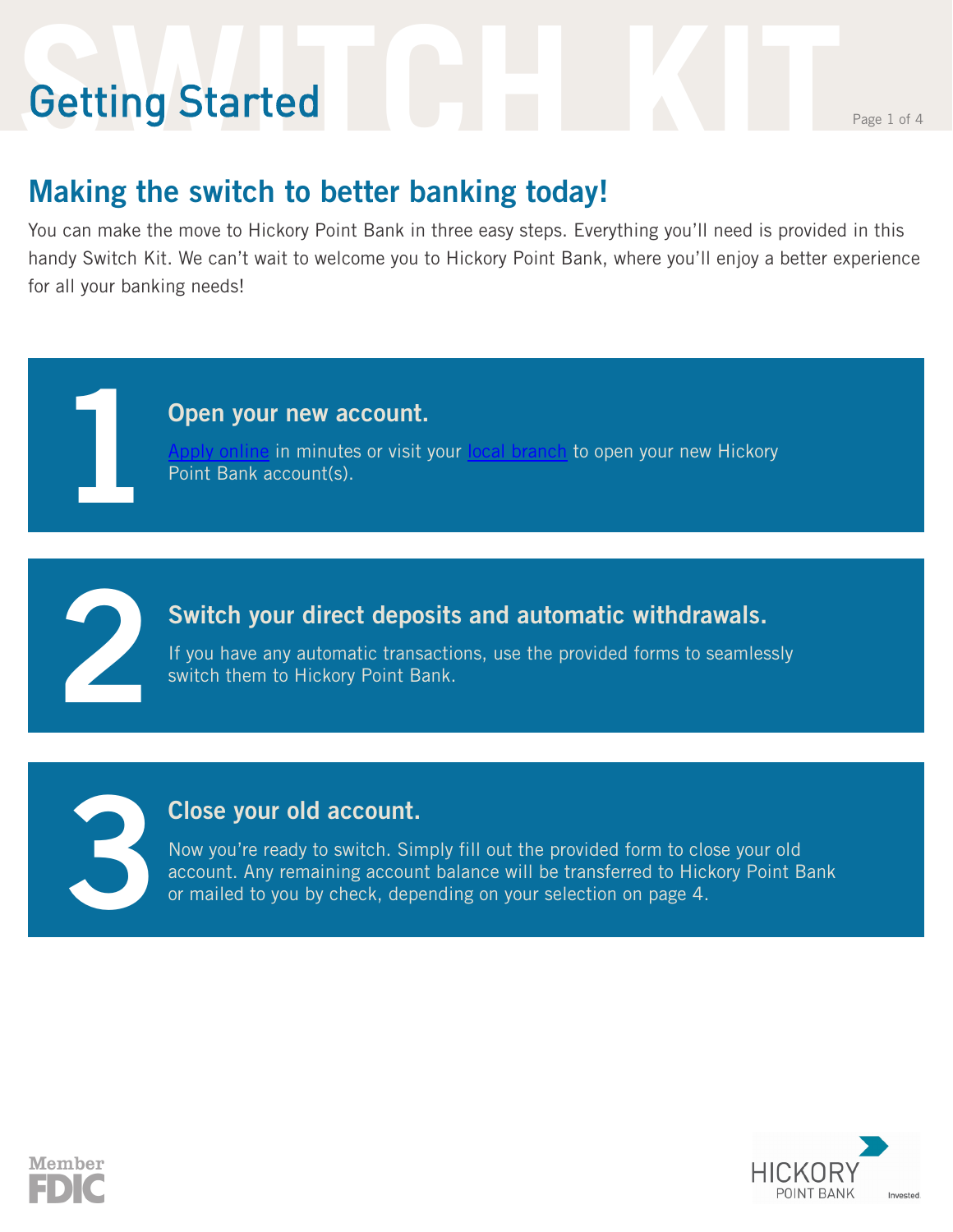### **Direct Deposit Authorization**

You can use your keyboard to fill out this form online, or you can print the form and complete it by hand.

Use this form to authorize your employer, retirement and pension funds, or any other agency to deposit your payment directly into your Hickory Bank Bank account. Use one form for each direct deposit.

| <b>Notification of Direct Deposit Authorization Change</b>                                  |                     | <b>Direct Deposit Checklist:</b>                               |
|---------------------------------------------------------------------------------------------|---------------------|----------------------------------------------------------------|
| <b>Company or Employer:</b>                                                                 |                     | Use this list to remember all<br>your direct deposits you need |
| Address:                                                                                    |                     | to transfer. These are the most<br>common direct deposits.     |
| City, State, Zip:                                                                           |                     | Payroll                                                        |
| <b>Phone Number:</b>                                                                        |                     | Investments                                                    |
| <b>Employee ID:</b>                                                                         |                     | <b>Retirement Plans</b>                                        |
| (if applicable)                                                                             |                     | <b>Social Security</b>                                         |
| Effective immediately, please deposit the net amount of my check to my Hickory Point        |                     |                                                                |
| Bank account. I authorize (name of depositor)                                               |                     |                                                                |
| to automatically deposit funds into the account below. This authorization shall remain in   |                     |                                                                |
| place until I have submitted a new authorization, or until this authorization is changed or |                     |                                                                |
| revoked by me in writing.                                                                   |                     |                                                                |
| Place an X next to your desired option.                                                     |                     |                                                                |
| <b>Net amount to Hickory Point Bank CHECKING</b>                                            |                     |                                                                |
| Account #                                                                                   | Routing # 071124805 |                                                                |
| <b>Net amount to Hickory Point Bank SAVINGS</b>                                             |                     |                                                                |
| Account #                                                                                   | Routing # 071124805 |                                                                |
|                                                                                             |                     |                                                                |
| Signature:                                                                                  | Date:               |                                                                |
| Name:                                                                                       |                     |                                                                |
| Address:                                                                                    |                     |                                                                |
| City, State, Zip:                                                                           |                     |                                                                |
| <b>Phone Number:</b>                                                                        |                     |                                                                |



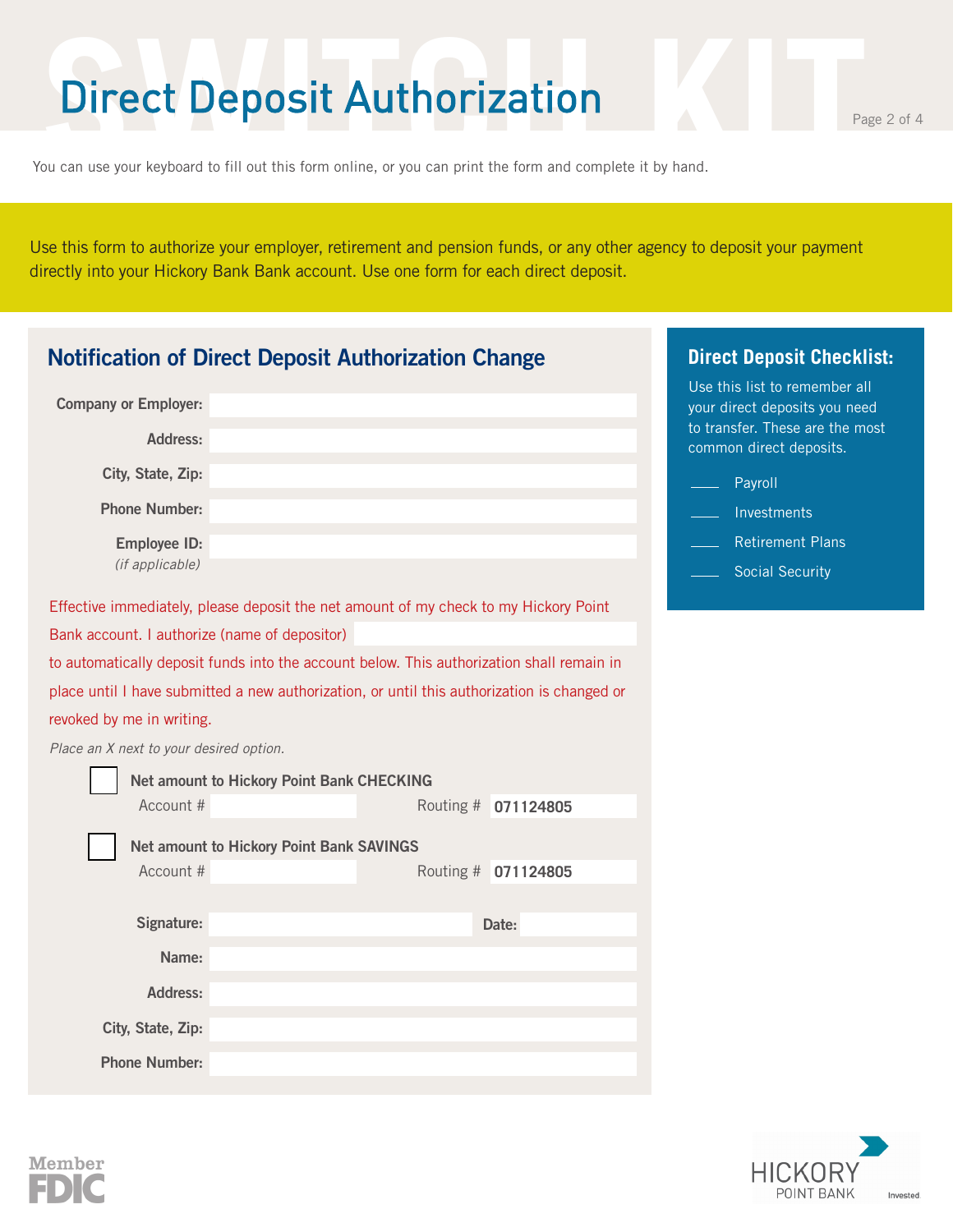### Automatic Withdrawal Authorization Page 3 of 4

You can use your keyboard to fill out this form online, or you can print the form and complete it by hand.

Use this form to authorize a change to any automatic payments, deductions, or withdrawals from your account. Use one form for each automatic withdrawal. Many companies and agencies make it easy to change your account on record with them by going to their website and changing it online.

| <b>Notification of Withdrawal Authorization Change</b>                                                                                                                                               |                           |                |           | <b>Automatic Withdrawal</b><br><b>Checklist:</b>                             |
|------------------------------------------------------------------------------------------------------------------------------------------------------------------------------------------------------|---------------------------|----------------|-----------|------------------------------------------------------------------------------|
| Name of Company:                                                                                                                                                                                     |                           |                |           | Use this list to remember all your                                           |
| <b>Account Number:</b>                                                                                                                                                                               |                           |                |           | automatic payments you need to                                               |
| <b>Payment Amount:</b>                                                                                                                                                                               |                           |                |           | transfer. These are some of the<br>most commonly used automatic<br>payments. |
| <b>Address:</b>                                                                                                                                                                                      |                           |                |           |                                                                              |
| City, State, Zip:                                                                                                                                                                                    |                           |                |           | Home Mortgage                                                                |
| <b>Phone Number:</b>                                                                                                                                                                                 |                           |                |           | Auto Loans                                                                   |
|                                                                                                                                                                                                      |                           |                |           | <b>Utilities</b>                                                             |
| Please <b>change</b> my automatic withdrawal from the following account:                                                                                                                             |                           |                |           | Insurance                                                                    |
| <b>Financial Institution:</b>                                                                                                                                                                        |                           |                |           | Cable/Internet                                                               |
| Account #                                                                                                                                                                                            |                           |                |           | Gym/Club Memberships                                                         |
|                                                                                                                                                                                                      |                           | Bank Routing # |           | <b>Credit Cards</b>                                                          |
| Please make all <b>future</b> automatic withdrawals from the following account:                                                                                                                      |                           |                |           | Investments                                                                  |
| <b>Financial Institution:</b>                                                                                                                                                                        | <b>Hickory Point Bank</b> |                |           | Subscriptions                                                                |
| Account #                                                                                                                                                                                            |                           | Bank Routing # | 071124805 | <b>Charity Donations</b>                                                     |
| Thank you very much.                                                                                                                                                                                 |                           |                |           |                                                                              |
| This authorization will remain in effect until I have submitted to you a new authorization, or until<br>you have been notified by me in writing that this authorization has been changed or revoked. |                           |                |           |                                                                              |
| Signature:                                                                                                                                                                                           |                           |                | Date:     |                                                                              |
| Name:                                                                                                                                                                                                |                           |                |           |                                                                              |
| Address:                                                                                                                                                                                             |                           |                |           |                                                                              |
| City, State, Zip:                                                                                                                                                                                    |                           |                |           |                                                                              |
| <b>Phone Number:</b>                                                                                                                                                                                 |                           |                |           |                                                                              |



Member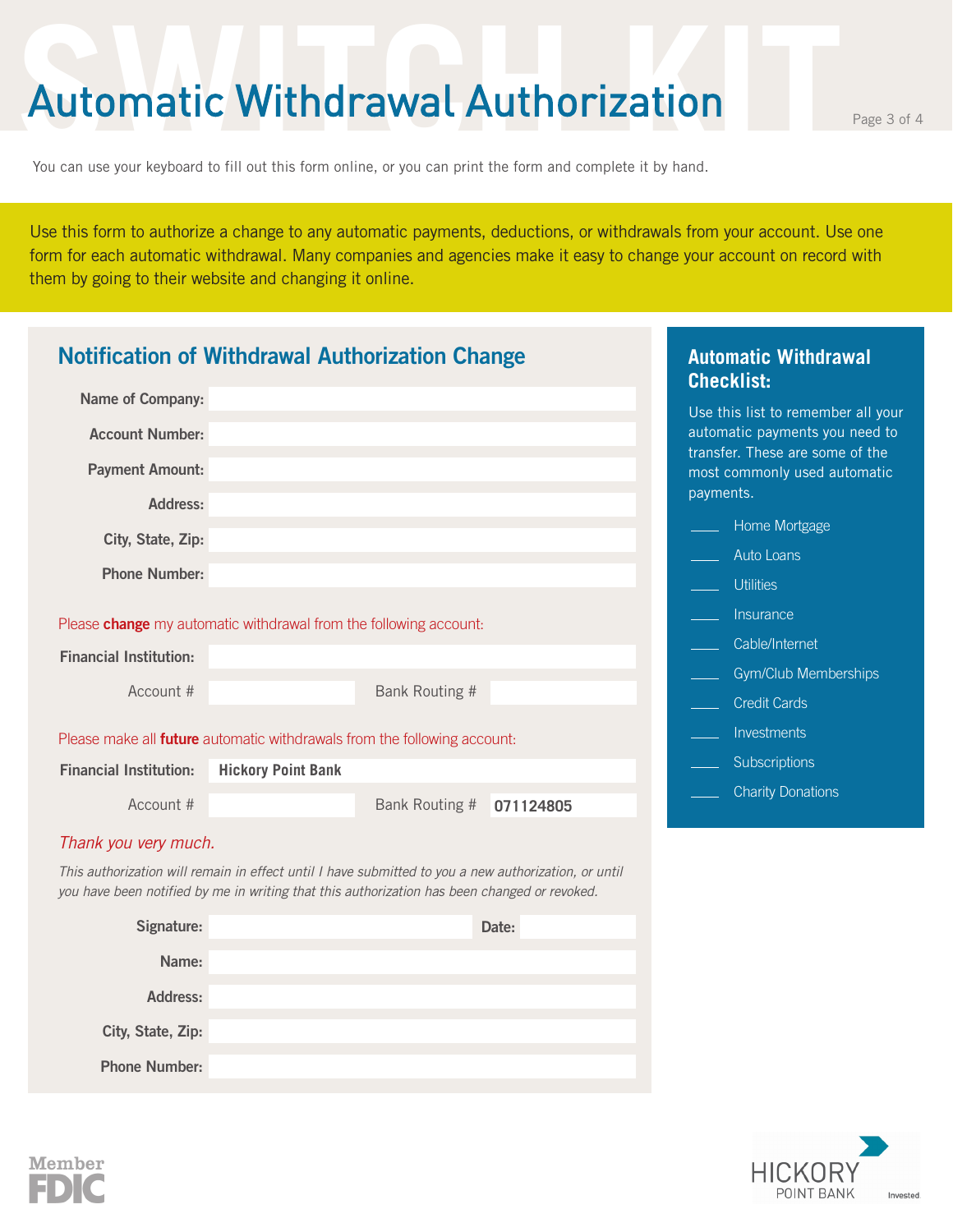### Account Closure Authorization

**HICKORY** POINT BANK

Invested.

You can authorize your remaining balance to be deposited automatically to your new Hickory Point Bank account(s) or paid by a check forwarded to your mailing address.

Use this form to close your account(s) at your former financial institution. Be sure to verify any outstanding items have cleared your old account.

|                                         | <b>Notification of Account Closure Authorization</b>               | <b>Congratulations!</b>                                                 |
|-----------------------------------------|--------------------------------------------------------------------|-------------------------------------------------------------------------|
| To Whom It May Concern:                 | You had to sign your name a few<br>timesbut submitting these forms |                                                                         |
| <b>Financial Institution:</b>           |                                                                    | completes your switch to a truly<br>better banking experience. We can't |
| Address:                                |                                                                    | wait to show you the difference a<br>local partner makes.               |
| City, State, Zip:                       |                                                                    | Welcome to Hickory Point Bank!                                          |
| Please close my account:                |                                                                    |                                                                         |
| <b>Account Number:</b>                  | <b>Primary Owner:</b>                                              |                                                                         |
| <b>Address:</b>                         |                                                                    |                                                                         |
| City, State, Zip:                       |                                                                    |                                                                         |
| Please send the remaining balance to:   |                                                                    |                                                                         |
| Place an X next to your desired option. |                                                                    |                                                                         |
|                                         | Please deposit directly to my new account at Hickory Point Bank.   |                                                                         |
| Account #                               | Routing # 071124805                                                |                                                                         |
|                                         | Please forward me a check to my address listed below.              |                                                                         |
|                                         |                                                                    |                                                                         |
| Primary Signature: hrshr                | Date:                                                              |                                                                         |
| <b>Joint Signature:</b>                 |                                                                    |                                                                         |
| Name:                                   |                                                                    |                                                                         |
| Address:                                |                                                                    |                                                                         |
| City, State, Zip:                       |                                                                    |                                                                         |
| <b>Phone Number:</b>                    |                                                                    |                                                                         |